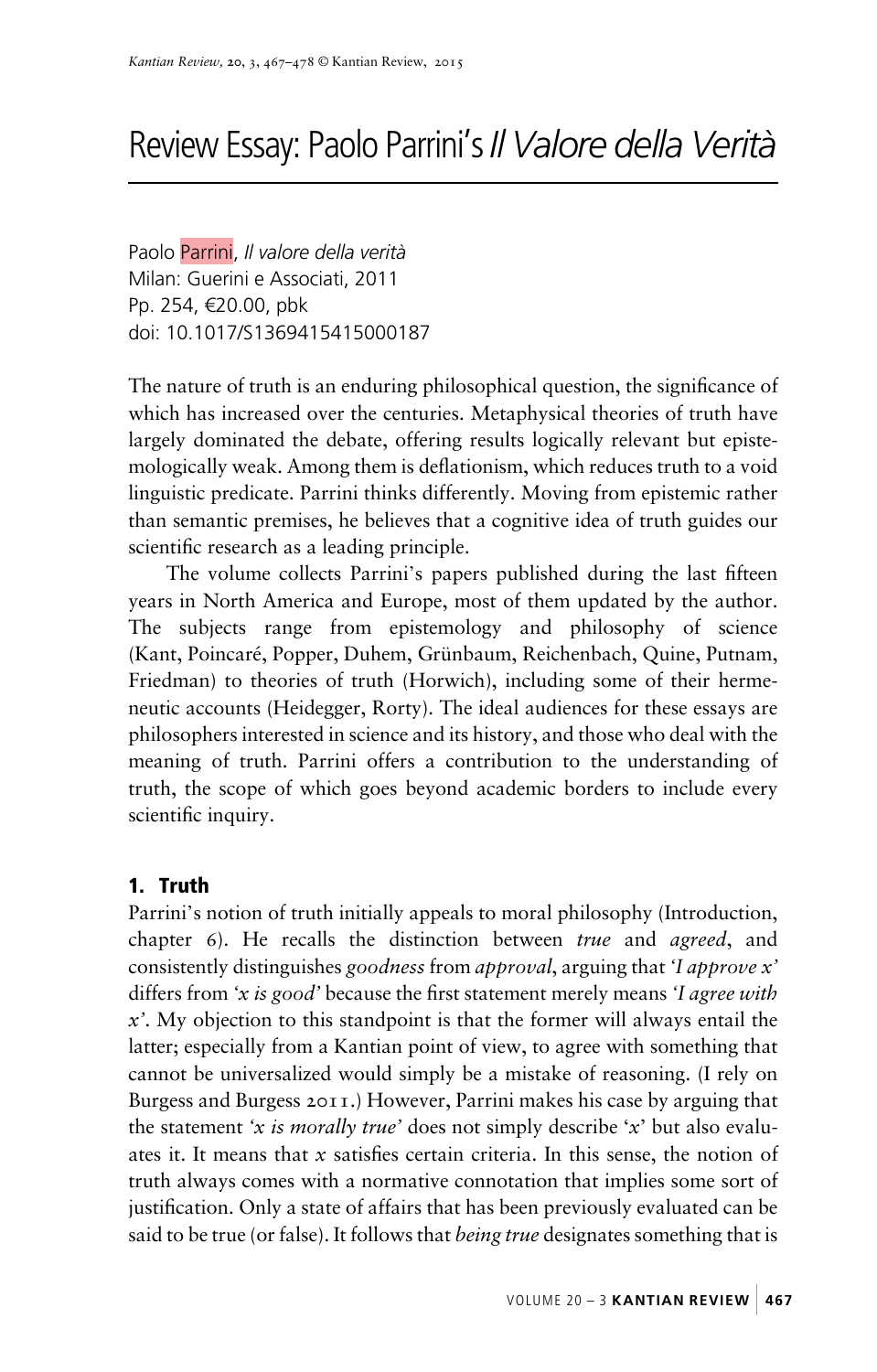objectively rather than subjectively valid, something that is recognized as real. It is this recognition that has been overlooked in the deflationist theories.

According to Parrini, truth results in a universal, valid connection that is always formal and never material. Rather than representing a semantic (or linguistic) connotation, truth possesses a normative character, as Kant and the neo-Kantians have held. Kant is certainly right that 'being is obviously not a real predicate', 'it is not a concept of something which could be added to the concept of a thing'  $(A598/B626)$ ; so is Sellars (1968) in binding together justification and truth, since *true* actually means *justified* belief. For Parrini, being true and being justified are properly intertwined, but this does not mean that *truth* and *justification* are one and the same. Our standard theories are simply our best theories, which we hold to be true; however, as we improve our justifications we move our theories closer to the truth, which remains something largely ideal. In short, we keep an open relation with the truth. Mistakes and fallibility are an essential part of the normative character of truth, whose primary function is regulative.

Parrini moves from a criticism of performativism (Austin, Strawson) and deflationism (Ramsey, Quine, Horwich). He rejects the first assumption of performative truth, namely that words like 'true' or 'real' have neither predicative nor descriptive value. But he accepts the second assumption, which amounts to the basic idea of deflationist truth according to which each proposition is equivalent to the affirmation of its truth – e.g. like any other affirmation, saying that 'snow is white' is equivalent to saying that 'snow is white is true'. The meaning of the first claim is not altered in the second. However, Parrini's affinity for deflationism ends here. In fact, he does not follow the radical consequences of Horwich, nor does he agree that the nature of truth is simply a linguistic illusion. On the contrary, to affirm the truth of any claim is to attribute to that claim the property of conforming to certain standards or, at the very least, satisfying some conditions (of truth).

Consistently, truth represents a primitive, undefinable notion that is prior to any knowing activity; it is impossible to assess our experience without employing cognitive value, a value that is ultimately provided by the notion of truth. In this sense, *true* does not entirely overlap with *justified*, the latter being a necessary but not sufficient connotation of the former. In Parrini's eyes, truth still comes from our empirical intuition of the world, an intuition that maintains the possibility that our standard theories may be falsified by new data; an unlimited and inexhaustible experience requires renewable and modifiable rational theories. Therefore, the meaning of truth has a larger scope than the theories of truth used to recognize. It rather calls for a commitment to improve our understanding of reality; it is a ruling ideal that must remain as close as possible to experience and as open as possible to critical-rational discussion.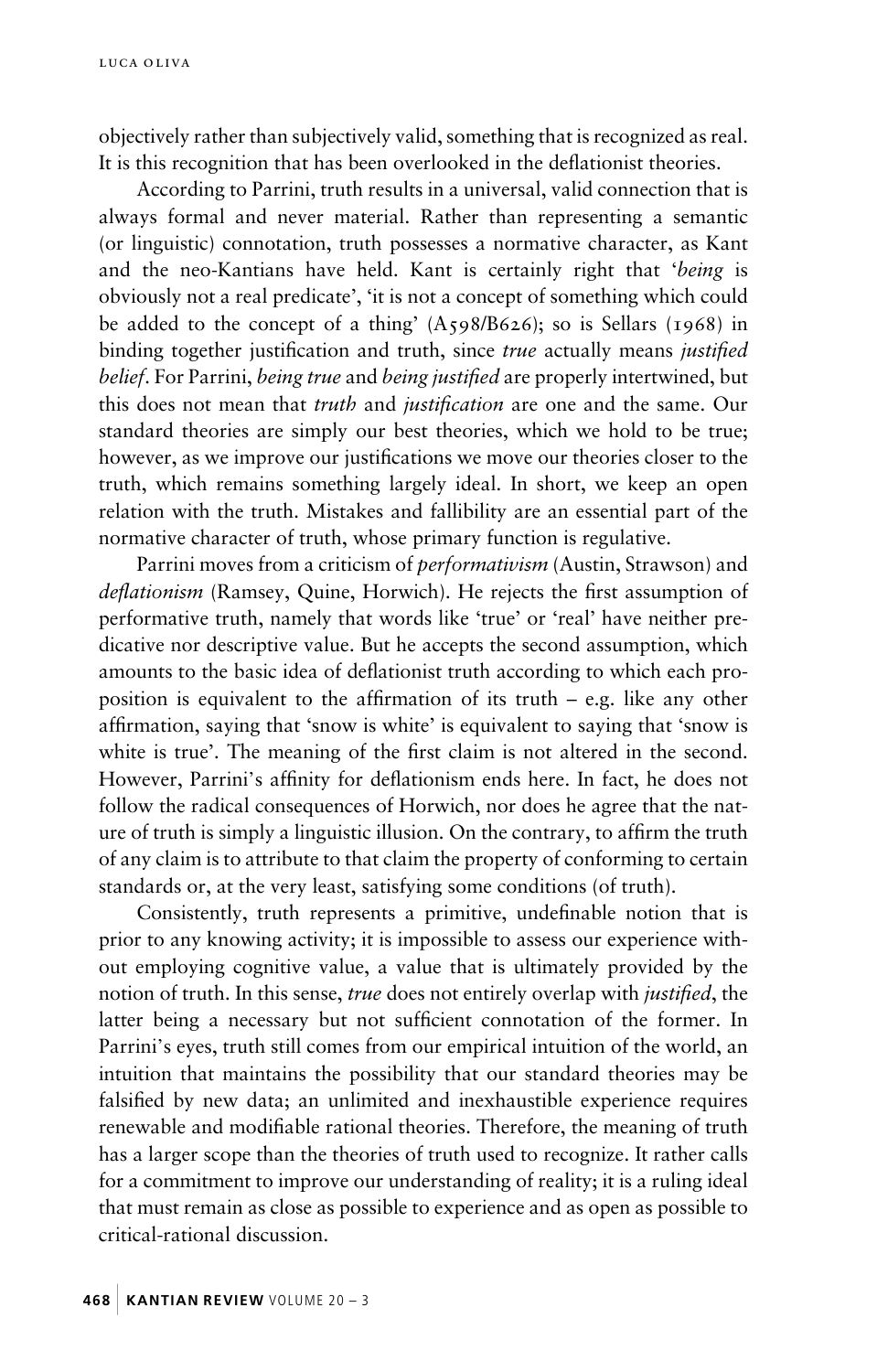## 2. Kant

Parrini's endorsement of logical positivism is well known, and so are the differences with the Kantian philosophy that have largely characterized that movement. However, Parrini warns us that assuming a simple rejection of Kant represents a trivial misunderstanding of logical positivism. The Kantian roots of the latter are undeniably evident in the idea of epistemic a *priori*, which underpins any cognitive-scientific process (chapter  $\mathbf{I}$ ): any knowledge is developed within a certain framework of linguistic, theoreticalmethodological assumptions by means of which we justify our beliefs.

Such a development is not simple, though. Two characteristics pertain to the Kantian notion of truth, namely a nominal definition and a general criterion. The former lies in the classic correspondence theory (adaequatio), the latter relies on coherentism. Because pertaining to all content of knowledge is impossible, the general criterion of truth is solely formal in two ways. First, the object of knowledge must be consistent with the *logical cri*terion of truth, namely with the principle of non-contradiction governing all analytic judgements (A150/B189). Second, such an object must also be consistent with the *transcendental criterion* of truth, i.e. with the synthetic rules of our pure understanding, which represent the structural components of our knowledge.

In 1994, Parrini discussed the difference between analytic and synthetic a priori rules: the proposition, 'there are rectilinear triangles the sum of whose internal angles differs from two right angles' is, for example, not contradictory but, nevertheless, a priori false because it contrasts with our possible experience. In Kantian terms, it has logical but not objective validity. Hence, 'every object stands under the necessary conditions of synthetic unity of the manifold of intuition in a possible experience'  $(A<sub>I</sub>58/B<sub>I</sub>97)$ .

For Kant, the *synthetic a priori* rules represent 'the source of all truth (that is, of the agreement of our knowledge with its object), insomuch as they contain in themselves the ground of the possibility of experience'  $(A237/$ B<sub>296</sub>) – especially those rules pertaining to the *analogies of experience* and the postulates of empirical thought in general, properly called 'epistemic' by Allison because they fulfil the 'objectivating function' (2004: 11). The analogies satisfy the basic cognitive condition that 'experience is possible only through the representation of a necessary connection of perceptions' (B218). The postulates state that '1. That which agrees, in intuition and in concepts, with the formal conditions of experience, is *possible*. 2. That which is bound up with the material conditions of experience, that is, with sensation, is actual. 3. That which in its connection with the actual is determined in accordance with universal conditions of experience, is (that is, exists as) necessary' (A218/B265–6).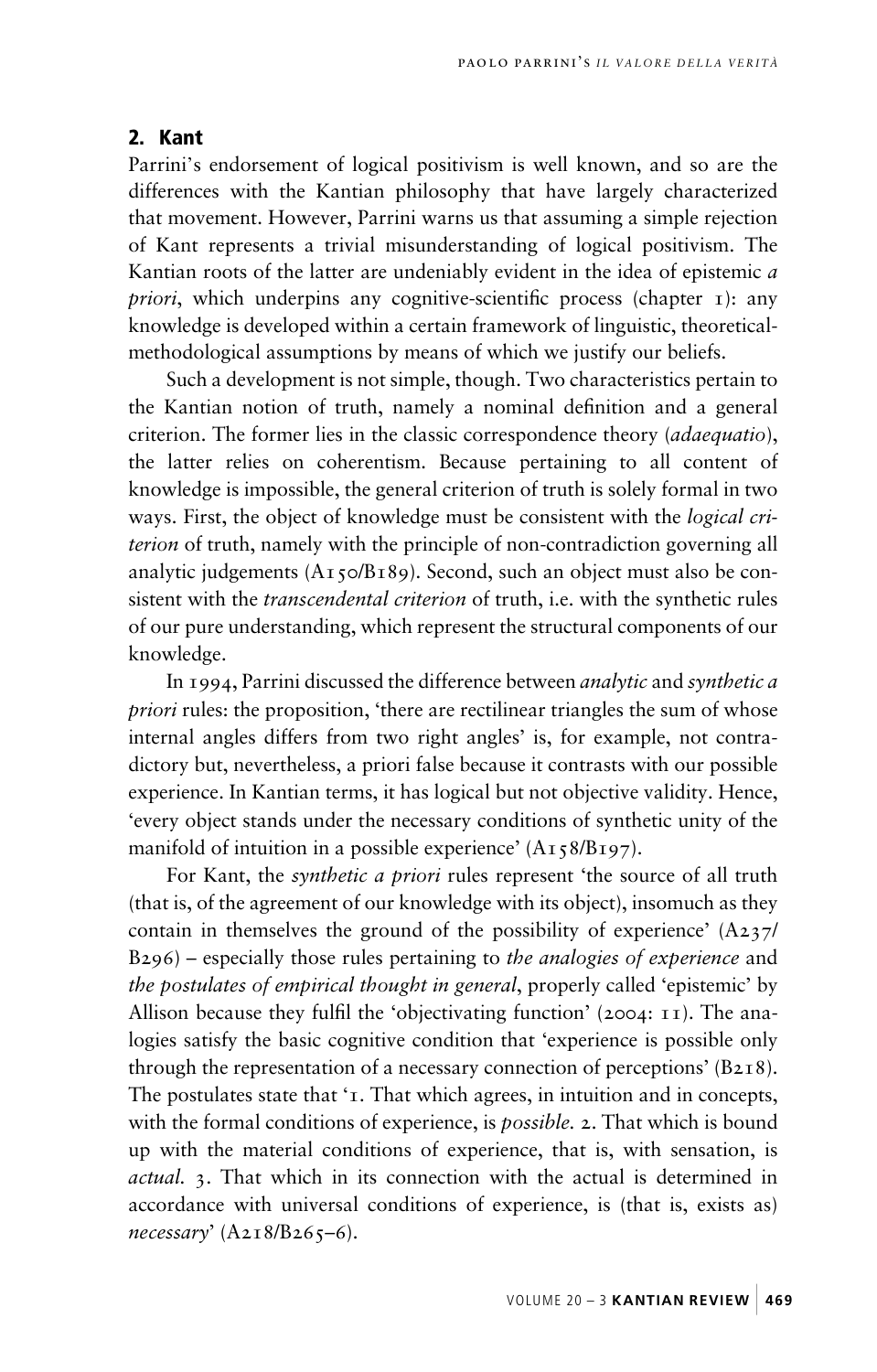## 3. Objections to Kant

Kant's account of truth has been the subject of many critiques (chapters  $I, 4$ ). To some (like Brittan), Kant's mistake was to restrict his cognitive framework, thus overlooking historical and biological factors essential to the developments of the sciences. However, to many others (Strawson, Hintikka), Kant can be fixed. A decreased and relativized a priori, for instance, suits well the current scientific picture (Sellars, Körner, Rosenberg).

Parrini's main concern is empirical knowledge. On the one hand, he accepts the *epistemic dependence* of the object of knowledge; without any theoretical-methodological assumptions there would be no knowledge at all. On the other hand, he rejects the ontological dependence of this object; our a priori conditions of knowledge do not determine the existence of the object, nor do they produce it in any way. Therefore, he distinguishes between (a) something existing independently of us and (b) the modalities (being) of such existence, the latter being largely logical-theoretical and, therefore, ultimately dependent on our cognitive assumptions.

This explains the distinction between things in themselves (noumena) and things as appearances (phenomena), a building-block of Kant's epistemology. By default, some of the objective properties derive from the epistemic subject; but these are just epistemic properties that characterize our knowledge of substances within a spatial-temporal-causal framework (see Bird 2006: 292, 353; Watkins 2007: 115). Parrini relies on Kant (A92/B125): 'representation in itself does not produce its object in so far as existence is concerned … Nonetheless, the representation is *a priori* determinant of the object, ... only through the representation is it possible to know anything as an object'.

Difficulties concerning empirical knowledge remain. Roughly put, Kant's epistemology falls under the classic relation of form and matter. The latter is 'that in appearance which corresponds to sensation', the former 'that which so determines the manifold of appearance that it allows of being ordered in certain relations' (A20/B34). Kant seems to struggle to find a balance between the two. Herbart  $(1813)$  objects that as long as *matter* remains void of any determination, our knowledge is totally based upon the form, but that would make it impossible to know anything from experience. This is why, for instance, Schlick holds that knowledge solely concerns the structural relations of empirical contents and not the contents themselves. The same difficulty pertains to all natural sciences; in each of them there are two parts, namely the *a priori* part (the metaphysics) that coordinates with the *a posteriori* part (the physics). In Kantian terms, 'Special laws, as concerning those appearances which are empirically determined, cannot in their specific character be derived from the categories, although they are one and all subject to them. To obtain any knowledge whatsoever of these special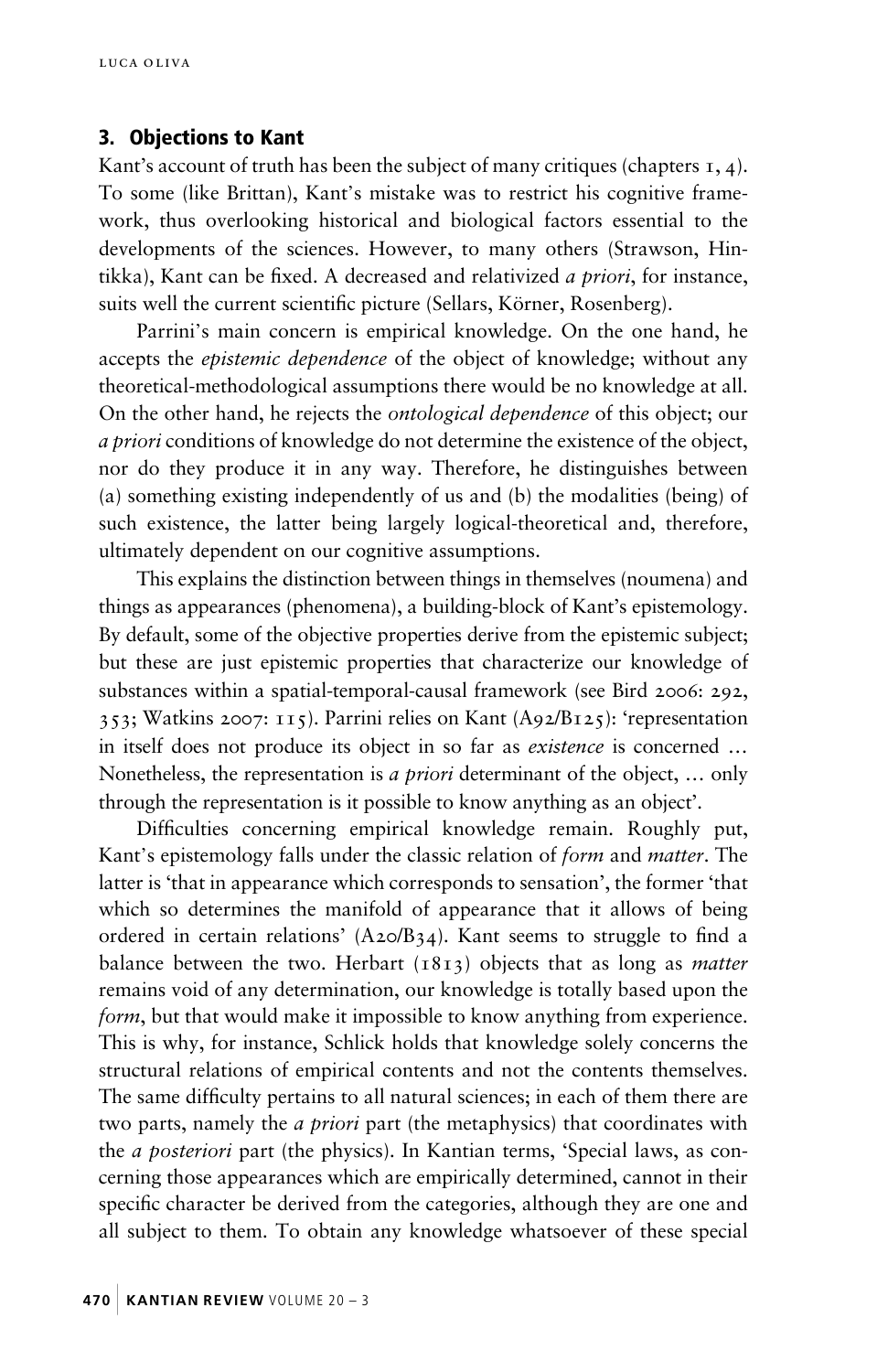laws, we must resort to experience'  $(B165)$ . In his Opus Postumum, Kant strives to connect critical metaphysics with physics; here he argues for free constructions of our mind, which mediate the two – something like waves or corpuscles in physics today (i.e. abstract, imperceptible entities introduced to link perceptible, direct experiences together).

Parrini remains unsatisfied, though. He notices that 'There is an irresolvable tension between the clear, anti-empiricist attempt to absolutely ground a few a priori norms of judgment and truth – sheltering them from the attacks of experience – and the necessity to recognize the role played by experience (sensible manifold or matter of knowledge) in making sense of our a posteriori knowledge' (71). He traces the struggle back to the dependence on Newton's physics. The principle of causality and Euclidean geometry constitute at the same time building-blocks of Newtonian physics and its critical metaphysics, as conceived by Kant. And such metaphysical *a priori* components are so closely tied to the physical a posteriori ones that they proved themselves to be no less vulnerable to empirical contents than the physical components.

In this sense, Parrini points to Reichenbach's developments of Cassirer's and Schlick's idea of knowledge as coordination. In his Relativitätstheorie und Erkenntnis a priori (1920) Reichenbach showed that (a) in accord with the Kantian notion of a priori framework, for any field of experience there is a proper system of theoretical assumptions; (b) however, for any system of a priori assumptions, there is at least one inconsistent field of experience, hence the latter determines the former but not vice versa, and the ultimate evidence for all empirical truths is *perception* that resists any rationalization; (c) hence, experience possesses certain properties by itself (as confirmed by Einstein's analysis of matter), and from such properties alone can a coordinated *a priori* framework be derived. This framework cannot be independent of experience (as Kant mistakenly thought).

## 4. Poincaré, Duhem, Popper

Poincaré offers a different solution to the Herbart objection (chapter 2). Presented with the alternatives of empiricism and apriorism he decides in favour of conventionalism. His main claims are that mathematics is an induction-based construction, and that much of science is a matter of convention since its definitions can be reduced to conventions in disguise. Given that non-Euclidean geometries are inconsistent with axiomatic principles of geometry as far as they rely on the Kantian notion of synthetic a priori, and given that experience does not teach us a posteriori which geometry among many kinds actually describes physical space, Poincaré concludes that 'the principles of geometry are only conventions' (1905: p. XX). He relies on Lobatschewsky, who showed that the space revealed to us by our senses is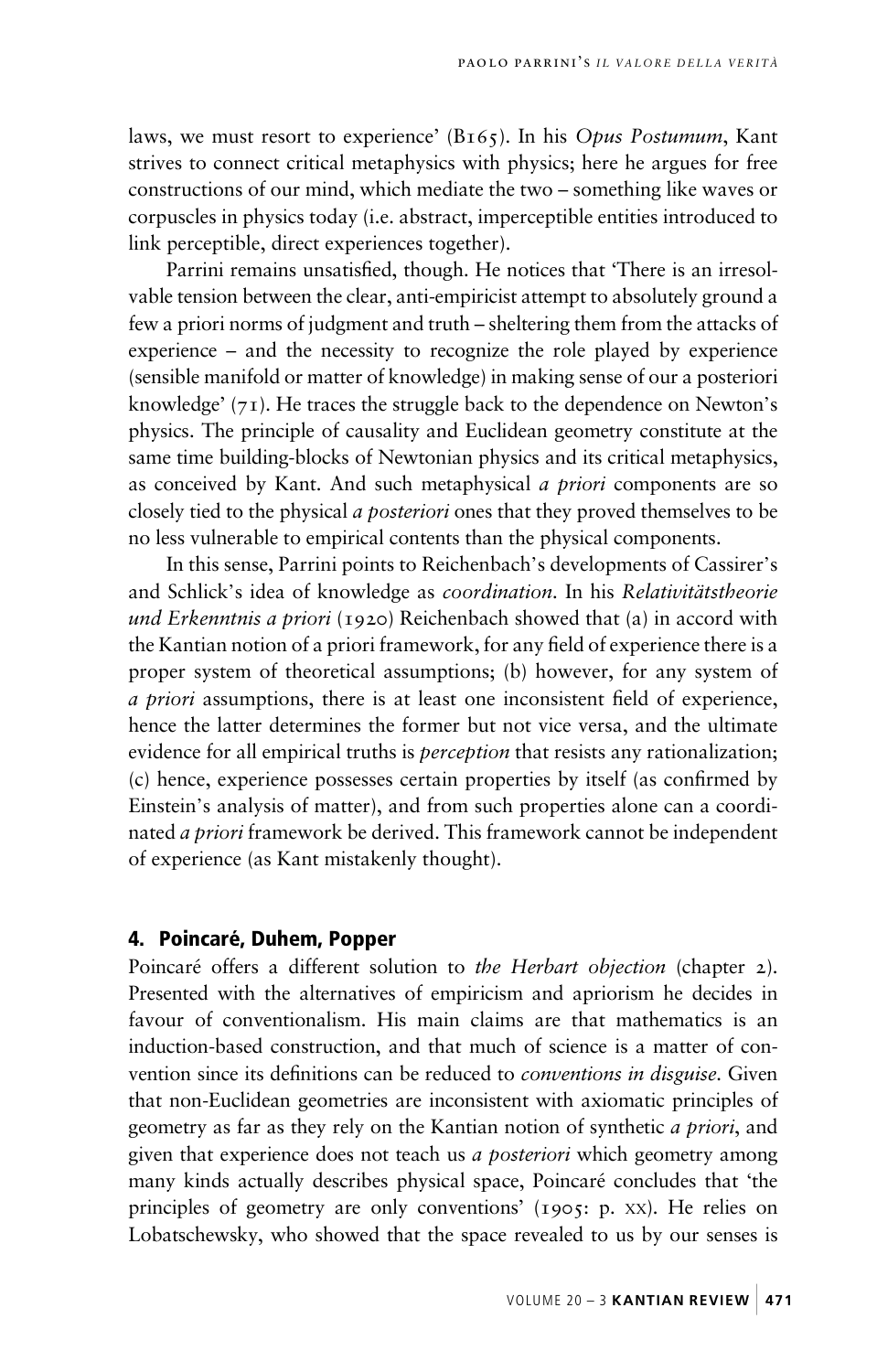absolutely different from the space of geometry, hence geometrical space can hardly be derived from experience. Furthermore, there is a sort of circularity between measuring tools and measured things that cannot be broken unless conventionally – see, for instance, Kripke's discussion about the standard metre in Paris, where the rigid designator 'one meter long' coincides with 'the length of the stick S at a fixed time  $t_0$ , namely a non-rigid designator (1980: 54–7). Thinking about the nature of space, Poincaré argues that one can never tell whether it is Euclidean or non-Euclidean because one cannot logically separate the physics involved from the mathematics, so any choice would be a matter of convention. 'But these conventions are not arbitrary' for two reasons at least. First, 'experience leaves us our freedom of choice, but it guides us by helping us to discern the most convenient path to follow'. Second, 'the framework into which we wish to make everything fit is one of our own construction; but we did not construct it at random, we constructed it by measurement so to speak; and that is why we can fit the facts into it without altering their essential qualities' (1905: pp. xix–xx). Le Roy's nominalism is rejected in both cases.

Parrini prefers Duhem's holism over Poincaré's conventionalism. He agrees with the former that the latter remains naively detached from scientific practice. Poincaré's isolated hypotheses look like Quine's empirical sentences, which aren't observational. Openly referring to Duhem, Quine (1951) rejects the idea that individual sentences can be confirmed or disconfirmed by experience, unless they are based upon stimulations of our sensory nerves. Most of our supposedly empirical sentences have implications for experience when they are taken together with a larger body of other sentences, and not when they are taken one-by-one. Before Quine, Duhem argued that empirical statements are interconnected, and therefore cannot be singly disconfirmed: 'an experiment in physics can never condemn an isolated hypothesis but only a whole theoretical group', i.e. 'a crucial experiment is impossible in physics' (1906/1954: 183–7).

This legacy fed Popper's epistemology. This latter is centred on the wellknown notion of falsifiability, which clearly supports Parrini's idea of truth. In addressing the problem of understanding how observations can confirm a scientific theory, Popper appeals to a deductive, anti-verifiable method. In his The Logic of Scientific Discovery (1959), inductive methods are rejected. Passing from singular statements (such as accounts of the results of observations or experiments) to universal statements (such as hypotheses or theories) amounts to a logical fallacy; we are not justified in inferring universal statements from singular ones, no matter how numerous.

In short, assuming that a scientific theory is *true* because it has been *proven* through experiment entails the fallacy of affirming the consequent: let  $p$  be a conclusion of a system  $t$  of statements (theories and initial conditions), if  $p$  is true then t is true or proven  $(t \supset p/p \mid l/t)$ . A scientific theory can only be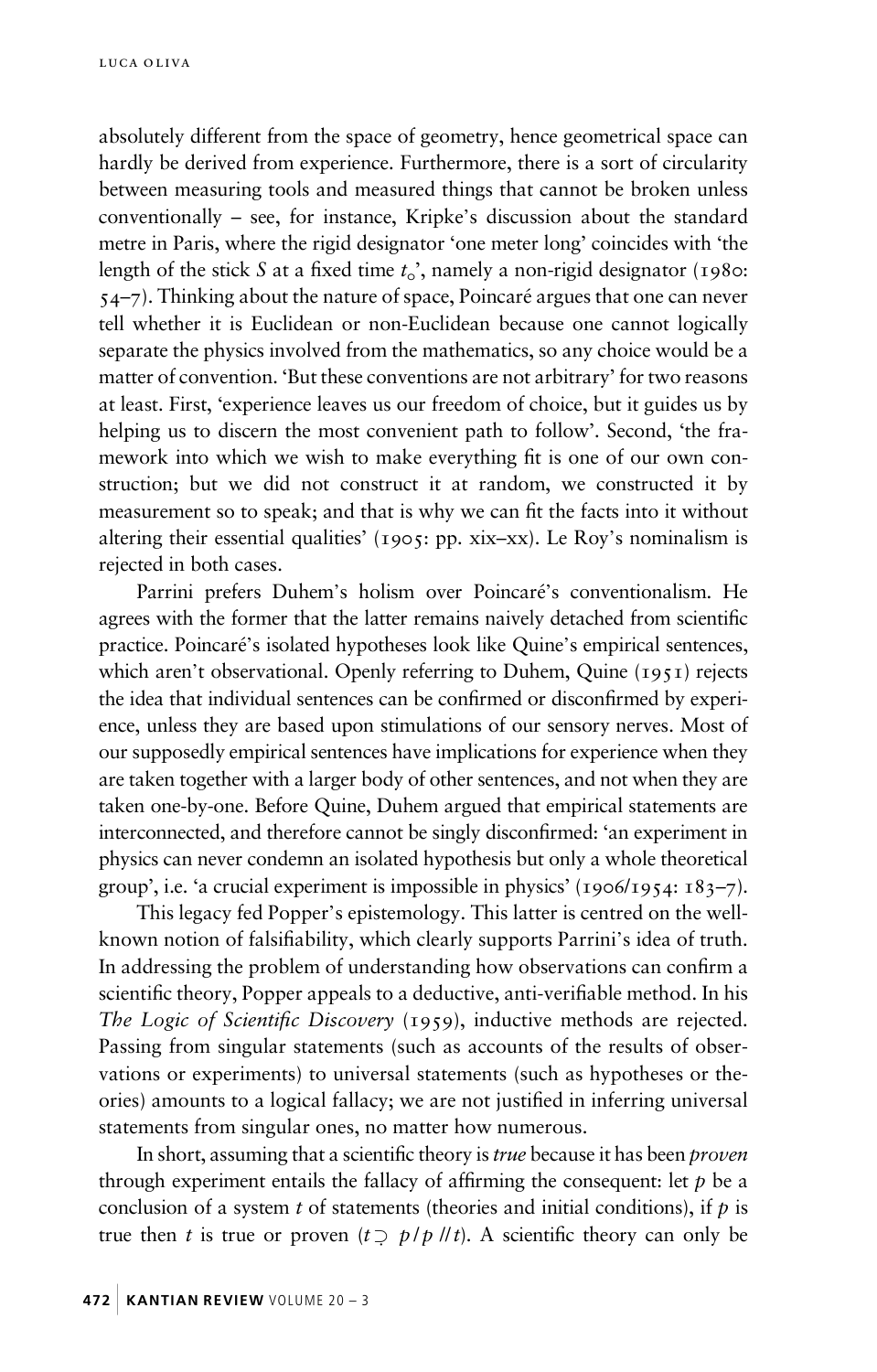corroborated at best; in other words, there is no knowledge of empirical sciences but only conjectures. Popper's proposal is 'based upon an asymmetry between verifiability and falsifiability' resulting from the logical nature of universal statements, which *can never derive from* but that *can always be con*tradicted by singular statements. By means of purely deductive inferences, Popper argues 'from the truth of singular statements to the falsity of universal statements' (1959: 19). The falsifying mode of inference here referred to is the modus tollens: let  $p$  be a conclusion of a system  $t$  of statements (theories and initial conditions), if p is false then t is false or falsified ( $t \supset p / \sim p / / \sim t$ ). Hence, a \_ theory can always be refuted and, at most, confirmed, but never proved.

Parrini criticizes the idea that falsifying *a single conclusion* entails the falsification of the whole system from which it is derived but he nevertheless likes the consequences of Popper's method. As soon as a well-corroborated theory ceases to be further corroborated, a new hypothesis of a higher level is deductively introduced to replace it; any eventual refutation makes room for the progress of theory. In this case, far from being an empty predicate, truth is a leading norm of scientific activity.

#### 5. Conventionalism

Conventionalism and truth are main subjects of the logical-empiricist debate over Einstein's physics (chapter 3). Defending a non-linguistic version of empiricism, Parrini (2003) relies on a variation of the Kantian *a priori* that is theoretic-synthetic rather than linguistic-semantic. Given that logical empiricism largely adopts some sort of conventionalism, he consistently confronts the semantics-based models of conventionalism, especially the geochronometric conventionalism (GC) supported after Poincaré by Reichenbach and Grünbaum. Parrini's goal (2011) is to differentiate *epistemic* conventionalism (EC, centred on Duhemian holism) from GC, and thus to show that the critiques of GC do not apply to EC.

Examining Grünbaum's Philosophical Problems of Space and Time (1963/1973), Parrini identifies GC with three main theses.

- (a) Epistemic justification thesis, which holds that 'the ascription of a particular metric geometry to physical space and the chronometry ingredient in physical theory be held to have an empirical warrant' (Grünbaum 1968: 4).
- (b) Constrained conventionality thesis, which limits the congruence of spatio-temporal intervals and the simultaneity of events to factual and logical-conventional ingredients.
- (c) Linguistic turn thesis, which states that comparing two measurements of any physical quantity at different space-time points requires coordinative definitions.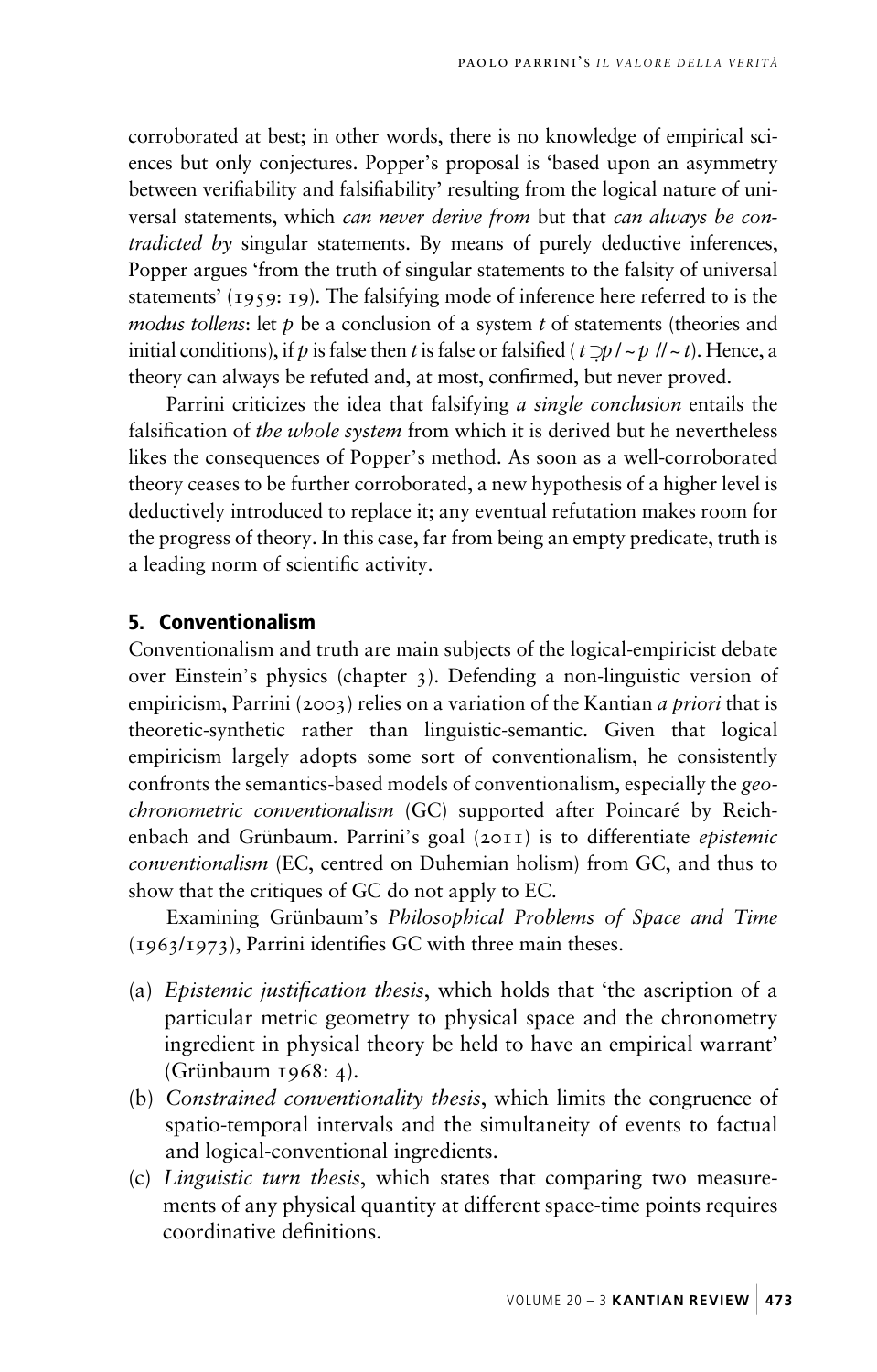While (a) and (b) are shared by both EC and GC, (c) exclusively characterizes GC, but the critiques of GC overlook this distinction.

What is at stake here is the notion of congruence, whose conventionality is differently interpreted. As Norton describes Einstein's argument for conventionality:

a geometry G tells us nothing observable about space, but it tells us something about certain idealized structures such as rigid rods which do not actually exist. ... Observational consequences [O] follow only from  $G + P$ , the conjunction of the geometry G with the physical theories P. (Norton 1999:  $185$ )

We can conventionally modify  $G$  as long as we modify  $P$  accordingly so that O remains unchanged. In this sense, 'the one set of [O] can be accounted for equally by a large number of conventionally chosen geometries' (ibid.)

Roughly put, indispensable conceptual structures are needed to fill the gap between our beliefs and the data of experience. Reichenbach (1958, 1965) saw such structures first as *constitutive principles* (in the Kantian sense of synthetic a priori), then as coordinative definitions, conforming to Schlick's idea of hypothetical conventions (in Poincaré's sense). As Parrini puts it, a Reichenbachian coordinative definition (CD) is 'the assumption of congruence necessary to confer an empirical content on the hypothesis regarding the geometrical structure of physical space' (2003: 350). Parrini insists that such a coordination is hardly conceivable as merely semantic but rather relies on some hypothetical-theoretical assumptions. A closer glance at CD seems to confirm this position.

'Physical knowledge is characterized by the fact that concepts are not only defined by other concepts, but are also coordinated to real objects' (Reichenbach, 1958: 14). In this case, conceptual definitions that reduce one concept to another need to be implemented with 'certain preliminary coordinations', i.e. with *coordinative definitions* arbitrarily chosen (despite the non-arbitrary coordination of testable relations, which requires verifiable uniqueness). 'If a distance is to be measured, the unit of length has to be determined beforehand by definition'; the latter is coordinative since by means of conceptual defining nothing can be said about the size of the unit, which 'can only be established by reference to a physically given length such as the standard meter in Paris'  $(15)$ . Einstein's term ʻrelativity' precisely intends such CD. Reichenbach consistently concludes that 'congruence is a matter of definition'  $(17)$ , but in a coordinative sense (Parrini 2002:  $67-71$ ). Hence, a metric geometry (i.e. a chronometry) is empirically determined only after a physical stipulation of congruence. As Grünbaum clarifies, 'In the case of geometry, the specification of the intervals which are stipulated to be congruent is given by the distance function  $ds = \sqrt{g_{ik} dx^{i}} dx^{k}$ , congruent intervals being those which are assigned equal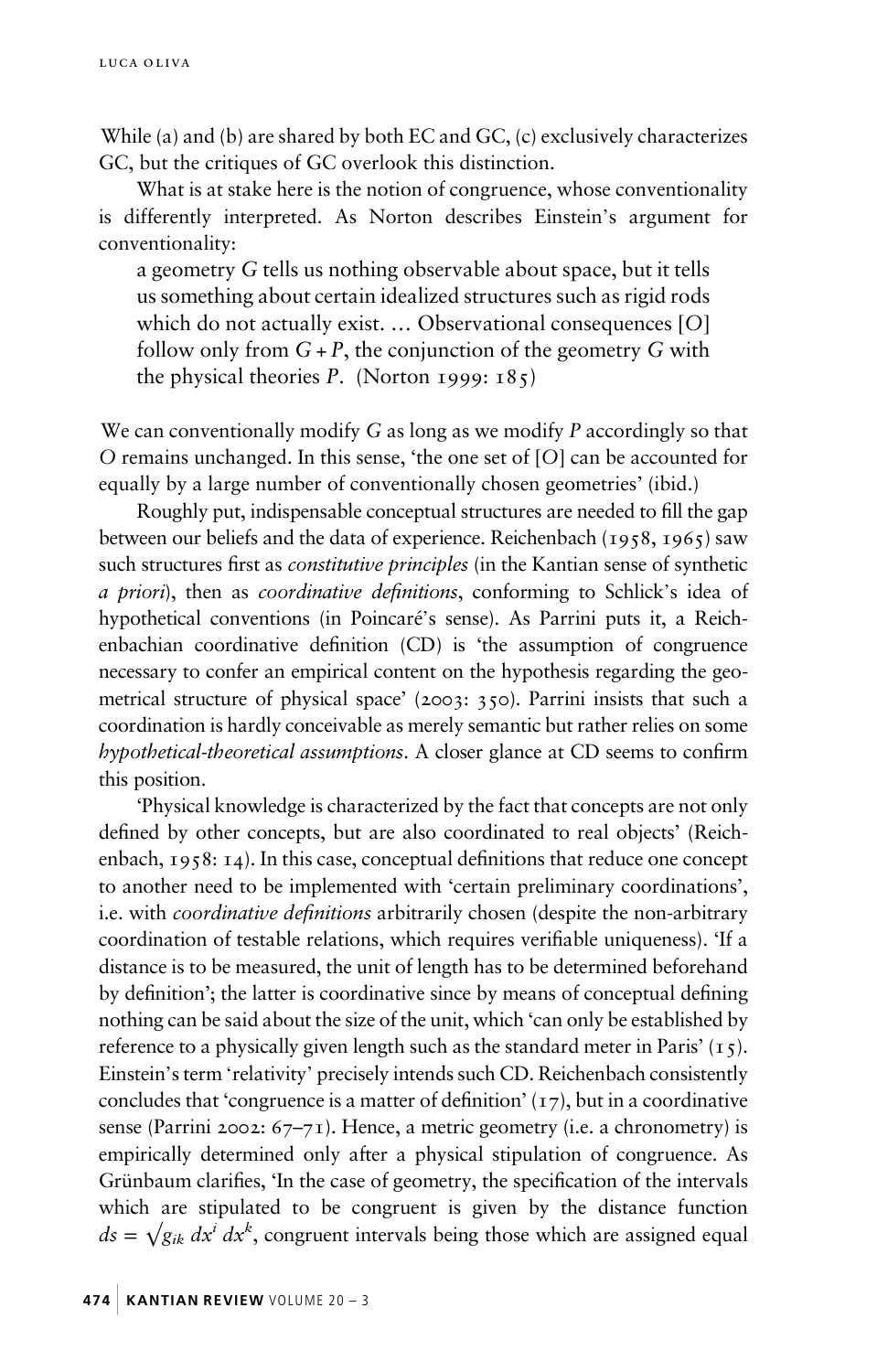lengths ds by this function'. It leads to 'alternative metrizations of the same factual coincidence relations sustained by a transported rod', namely to 'alternative definitions of congruence [which] will give rise to different metric geometries than others' (1968: 15).

#### 6. Holism

Parrini consistently invites us to consider all problems of empirical testing in terms of Duhem's problems (chapter 3). It does not matter if very small vicious circles (Norton 1999: 189) or Reichenbach loops (Carrier 1994: 146–51) point to components of Duhemian holism that could be independently verified and, therefore, be ultimately not-conventional. Parrini simply looks at them (and more in general at all problems of GC) as special cases of Duhemian holism. And this is by virtue of Parrini's main thesis: what is conventional does not depend on the existence of plausible alternatives (equally justified by our experience, as Friedman notices) but on the epistemic justification of the claims, which deeply incorporates conventional elements. By default, holism is a form of conventionalism that relies on the theory–experience relation as characterizing not only the whole of the theory but also any of its parts.

In this sense, Duhem's holism would not be affected even if Malament were correct (despite Sarkar-Stachel's criticism) that in the theory of special relativity there is room for only one notion of simultaneity – namely, the standard relation based on the assumption that from A to B and back from B to A, the speed of light does not change, i.e.  $\varepsilon = \frac{1}{2}$ . Holism relies on the necessary stipulations upon which any theory is ultimately build. After all, experience does not select any absolute simultaneity, for instance, without introducing a few conventional ingredients into the physical picture – minimal and innocuous constraints, as Malament (1977: 297) also admits.

Parrini specifically appeals to Friedman's critiques of GC (Foundations of Space-Time Theories, 1983), and to the conclusions he draws in Dynamics of Reason (2001) about the Michelson-Morley experiment and the Lorentz-Fitzgerald theory, especially as Friedman refers to Pap's conception of functional *a priori*. 'Einstein has "elevated" an empirical law to the status of convention … to the status of coordinating or constitutive principle'; 'It is precisely here that an essentially non-empirical element of ʻdecision' must intervene … giving a radically new space-time structure a determinate empirical meaning' without which it would simply remain undefined (2001: 88). Parrini stresses that the conventional principle is actually constitutive and not merely semantic.

The same conclusion holds for alternative metrizability in physics. In this regard Grünbaum argues for the conventional status of geometry on the basis of the metrical amorphousness of space, which he draws mainly from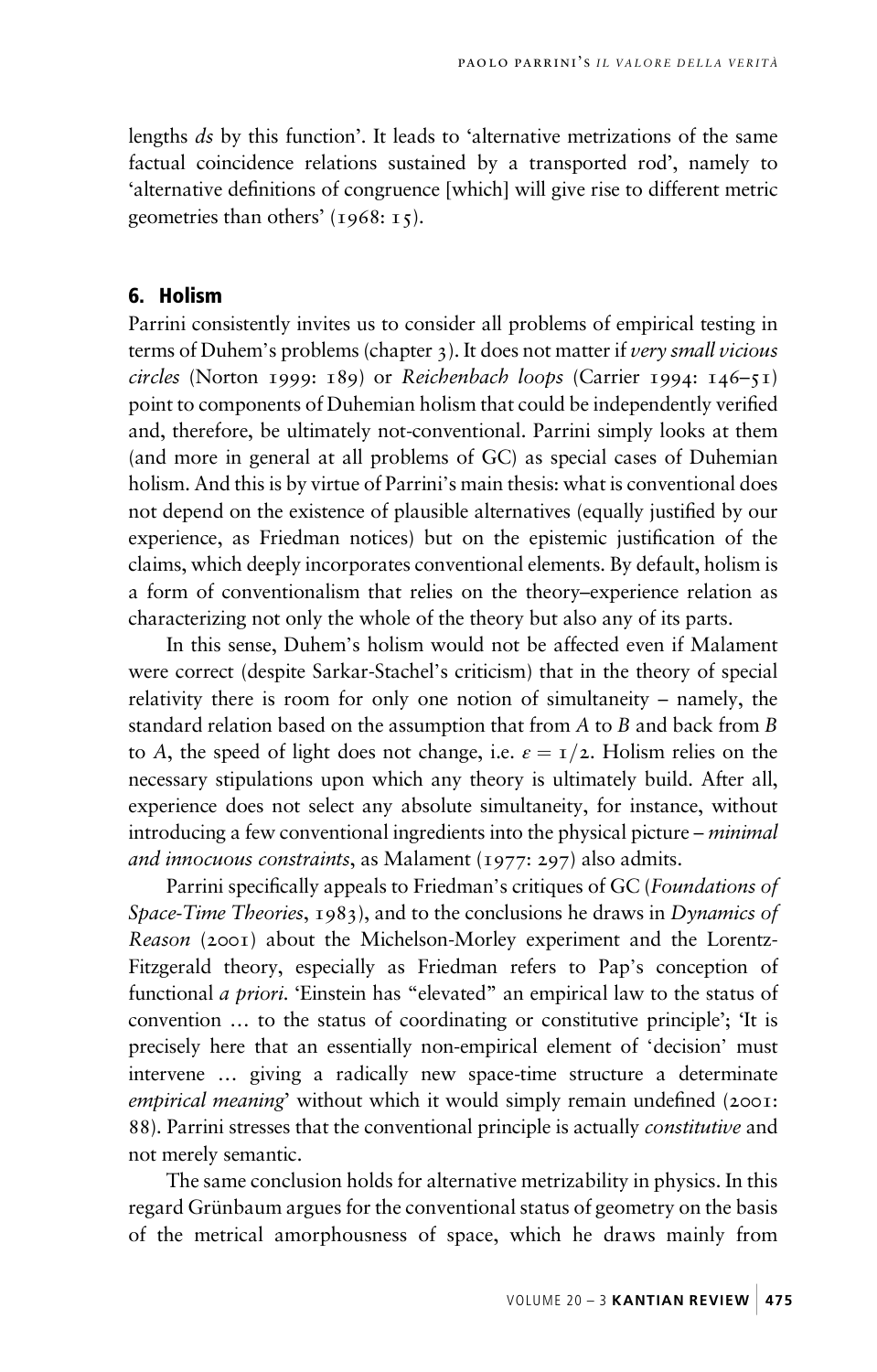Riemann's discussion of the continuum. As Norton noticed, 'He urges that space has no intrinsic metrical properties, the properties that determine the distances between points, so that these metrical properties must be provided conventionally by us as a definition of congruence' (1999: 189). If physical space represents a continuous manifold of point-like homogeneous elements, it intrinsically owns a topology but not a metric; therefore, 'the continuity we postulate for physical space and time furnishes a *sufficient* condition for their intrinsic metrical amorphousness'. Accordingly, 'any particular congruence class is a class of classes of congruent intervals whose lengths are specified by a *particular* distance function  $ds^2 = g_{ik} dx^i dx^k$ , (Grünbaum 1968: 13).

Parrini agrees with Grünbaum: 'the existence of congruence relations among disjoint intervals is a matter of convention … along with the selfcongruence of any and all of them under transport' (1968: 218). However, remetricizing congruences does not look semantic to him. It rather realizes a synthetic operation in two steps, (a) affirming the existence of a rigid rod whose length does not change during the transport; and (b) coordinating such a rod to a physical object in order to obtain a measuring standard for congruence (Parrini 1976: 260). Hence GC is part of EC, and as such it has nothing to do with trivially semantic conventionalism, as Putnam (1963) mistakenly thought.

#### 7. Hermeneutics

After rejecting nihilist interpretations (chapter 5), Parrini focuses on a few hermeneutic accounts of truth (chapters 7, 8). On the one hand, he criticizes the relativism of interpretations as naive but, on the other, he stresses some affinities between Rorty's approach to semantics and his own version of antirealism.

According to Rorty, 'whether a sentence had sense would depend … upon whether another sentence were true' (1991: 55–6); therefore, language is contingent in nature since sentences signify in relation to other sentences. However, there are certain pre-conditions of linguistic meanings that cannot be expressed in sentences; these pre-conditions ultimately emerge from social practice, from the 'exchange of marks and noises among human beings for particular purposes' (1991: 63). Hence, the sentence, 'the snow is white' is certainly true iff the snow is white  $(p^2)$  is true iff p); however, the second sentence, symbolized by  $p$ , should be treated as equally formal, since it does not mean anything real but simply designates a further sentence.

Heidegger's notion of a *hermeneutic circle* is centred on the same idea. Any semantic meaning comes with an original pre-comprehension that is ultimately non-linguistic. Accordingly, our understanding requires non-linguistic components like feelings (such as angst towards death) and global perspectives on our personal life (such as the chain of purposive references). (See Brandom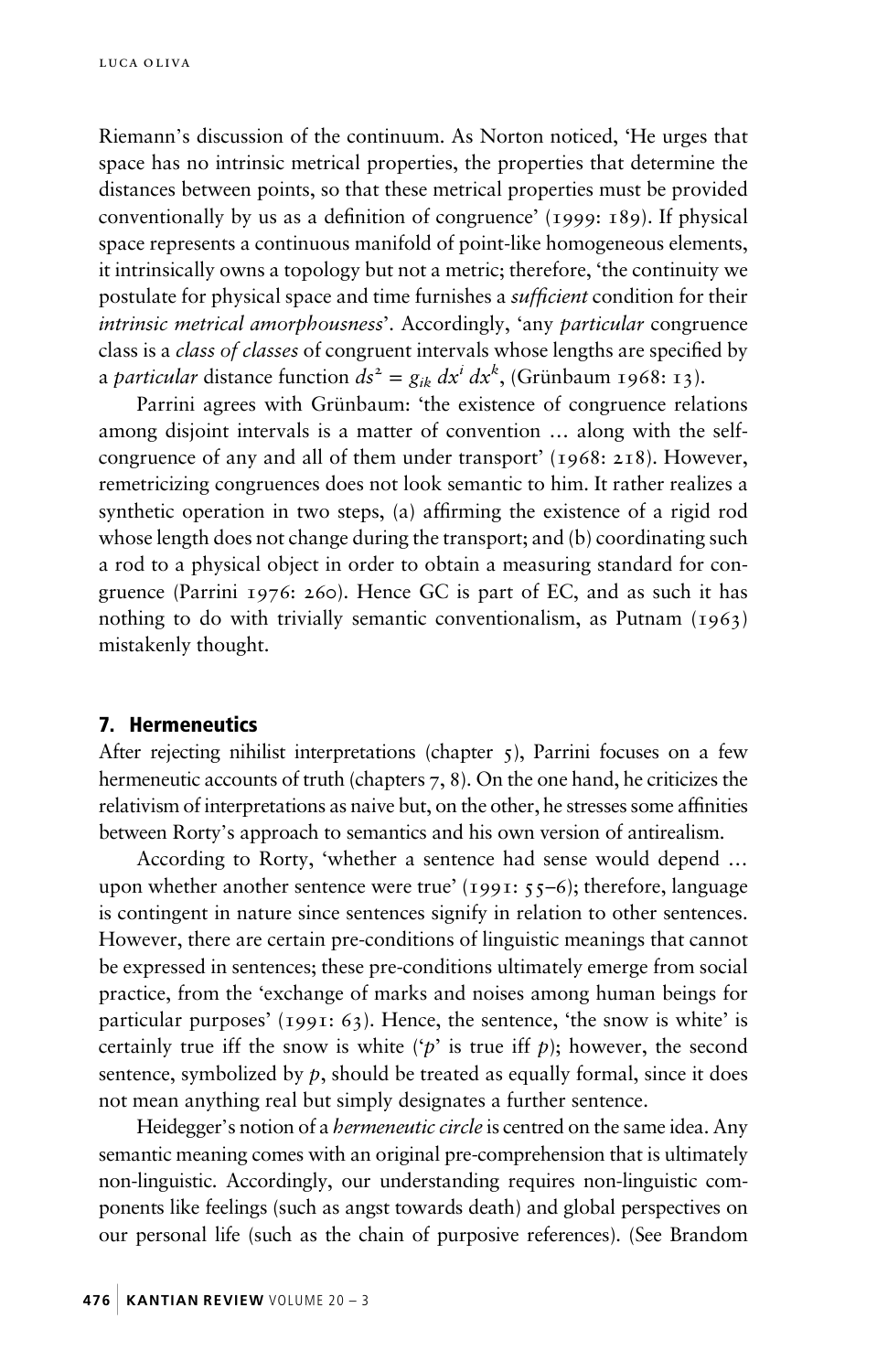1983.) The contingency of language mirrors the contingency of the human condition, whose existence is rooted in the nothingness of our death.

In Parrini's eyes, hermeneutics represents an example of empiric underdetermination of theories, whose main flaw consists in transferring the relativity of our *descriptions* to the *facts* we describe. Parrini shares something with hermeneutics, namely the relativist approach to reality, but this latter must be properly developed in a cognitive-scientific fashion, which remains far from being solely linguistic-interpretive. Metaphysical realism is certainly legitimated in pretending to objectivity, since there would simply be no scientific knowledge without objective truth, but the epistemic relativism endorsed by Parrini (2010) carefully avoids any theoretic overdetermination of experience because only experience can teach us how to employ our cognitive assumptions. Any correspondence between mind and ʻabsolute' reality is dismissed, but there is still objective truth, which comes only in the form of regulative value that leads to the ongoing synthesis of theories and data.

#### $Q1$  Luca Oliva

University of Houston email: [loliva@central.uh.edu](mailto:loliva@central.uh.edu)

#### References

- Allison, Henry (2004) Kant's Transcendental Idealism. New Haven: Yale University Press. Bird, Graham (2006) The Revolutionary Kant. Chicago-La Salle: Open Court.
- Brandom, R (1983) 'Heidegger's Categories in Being and Time'. The Monist, 66, 387-409. Burgess, Alexis G., and Burgess John P. (2011) Truth. Princeton: Princeton University Press. Carrier, Martin (1994) The Completeness of Scientific Theories. Dordrecht: Kluwer.
- Duhem, Pierre ([1906] 1954) The Aim and Structure of Physical Theory. Princeton: Princeton University Press.
- Friedman, Michael (1983) Foundations of Space-Time Theories. Princeton: Princeton University Press.

—— (2001) Dynamics of Reason. Stanford, CA: CSLI Publications.

- Grünbaum, Adolf (1968) Geometry and Chronometry in Philosophical Perspective. Minneapolis: University of Minnesota Press.
- —— ([1963] 1973) Philosophical Problems of Space and Time. Boston: D. Reidel Publishing Co.
- Herbart (1813) Lehrbuch zur Einleitung in die Philosophie. Königsberg: A. W. Unzer.
- Q2 Horwich, Paul (2005) From a Deflationary Point of View. Oxford: Oxford University Press.<br>Q3 Kant Immanuel (2003) Critique of Pure Reason Trans, Norman Kemp Smith, New York:
	- Kant, Immanuel (2003) Critique of Pure Reason, Trans. Norman Kemp Smith. New York: Palgrave Macmillan.
	- Kripke (1980) Naming and Necessity. Cmabridge, MA: Harvard University Press.
	- Malament, D (1977) 'Causal Theories of Time and the Conventionality of Simultaneity'. Noûs, 11, 293–308.
	- Norton, J. D (1999) 'Philosophy of Space and Time'. In M. H. Salmon, J. Earman, C. Glymour and J. Lennox (eds), Introduction to the Philosophy of Science (Indianapolis, IN: Hackett), pp. 179–231.